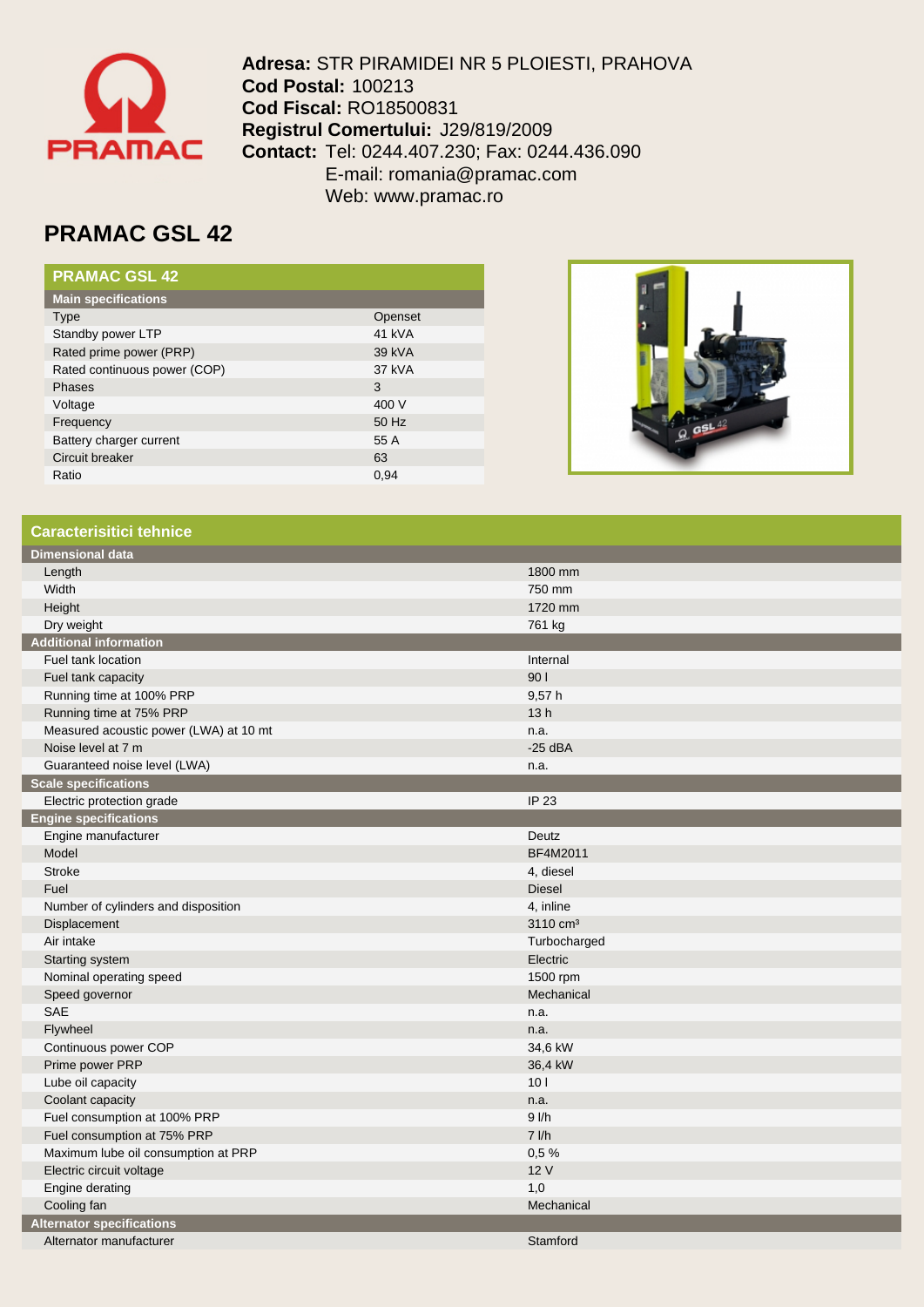| <b>Caracteristici tehnice PRAMAC GSL 42</b>              | Pagina 2                                         |
|----------------------------------------------------------|--------------------------------------------------|
| Poles                                                    | 4                                                |
| Revolution speed                                         | 1500 rpm                                         |
| Continuous nominal power at 40°C - COP                   | 42,5 kVA                                         |
| Continuous nominal power at 27°C - PRP                   | 44 kVA                                           |
| Standby power at 27 °C - LTP                             | 45 kVA                                           |
| Continuous active power at 27°C - PRP                    | 35 kW                                            |
| Efficiency at 75% load                                   | 86,6%                                            |
| Efficiency at 100% load                                  | 86,3%                                            |
| Maximum admitted overload                                | 10% for 1 hour every 12 hours of running time S2 |
| Voltage regulation system                                | Electronic                                       |
| Alternator derating                                      | 1,0                                              |
| <b>Equipments</b><br>Mechanical speed governor           | Optional                                         |
| Electronic speed governor                                | Optional                                         |
| Radio interference suppression                           | Optional                                         |
| Standard AVR (Automatic Voltage Regulator)               | Optional                                         |
| Optional AVR (Automatic Voltage Regulator)               | Optional                                         |
| Underspeed protection                                    | Optional                                         |
| 12 V electric circuit                                    | Optional                                         |
| 24 V electric circuit                                    | Optional                                         |
| Air intake filter                                        | Optional                                         |
| <b>Equipment: panel</b>                                  |                                                  |
| On-board ACP (Automatic Control Panel)                   | Optional                                         |
| ACP (Automatic Control Panel), delivered loose           | Optional                                         |
| On-board LTS (Load Transfer Switch) panel                | Optional                                         |
| LTS (Load Transfer Switch) panel, delivered loose        | Optional                                         |
| Power section with circuit breaker delivered loose       | Optional                                         |
| Power section with on-board circuit breaker              | Optional                                         |
| Differential protection                                  | Optional<br>Optional                             |
| Engine coolant preheater<br>Manual oil draining pump     | Optional                                         |
| Equipment: basic engine configuration                    |                                                  |
| Optimized fuel consumption                               | Optional                                         |
| <b>Equipment: starting system</b>                        |                                                  |
| Single pneumatic starter motor                           | Optional                                         |
| Electric starter and compressed air starter              | Optional                                         |
| 2 electric starters with separate power supply           | Optional                                         |
| <b>Equipment: batteries</b>                              |                                                  |
| <b>Batteries</b>                                         | Optional                                         |
| <b>Battery liquid</b>                                    | Optional                                         |
| Battery disconnecting device                             | Optional                                         |
| <b>Equipment: fuel feeding system</b>                    |                                                  |
| Air filters with contamination indicator                 | Optional                                         |
| Fuel level sensor (minimum and maximum)                  | Optional                                         |
| Fuel main filter<br>Fuel prefilter water separator       | Optional<br>Optional                             |
| Electric valve for fuel circuit                          | Optional                                         |
| Equipment: lube oil system                               |                                                  |
| Lube oil filler neck, dipstick                           | Optional                                         |
| Lube oil fine filter                                     | Optional                                         |
| Lube oil cooler                                          | Optional                                         |
| <b>Equipment: exhaust line</b>                           |                                                  |
| No silencer option                                       | Optional                                         |
| Catalytic silencer                                       | Optional                                         |
| Sparkarrester                                            | Optional                                         |
| Flexible exhaust compensator                             | Optional                                         |
| Connection flanges to exhaust line                       | Optional                                         |
| <b>Equipment: silencer</b>                               |                                                  |
| Industrial silencer -15 dB(A)                            | Optional                                         |
| Residencial silencer -35 dB(A)                           | Optional                                         |
| Equipment: engine switches and senders                   |                                                  |
| Fuel minimum level switch                                | Optional                                         |
| Coolant minimum level switch                             | Optional                                         |
| Coolant temperature switch<br>Coolant temperature sender | Optional<br>Optional                             |
| Lube oil minimum level switch                            | Optional                                         |
| Lube oil minimum pressure switch                         | Optional                                         |
| Lube oil maximum temperature switch                      | Optional                                         |
|                                                          |                                                  |